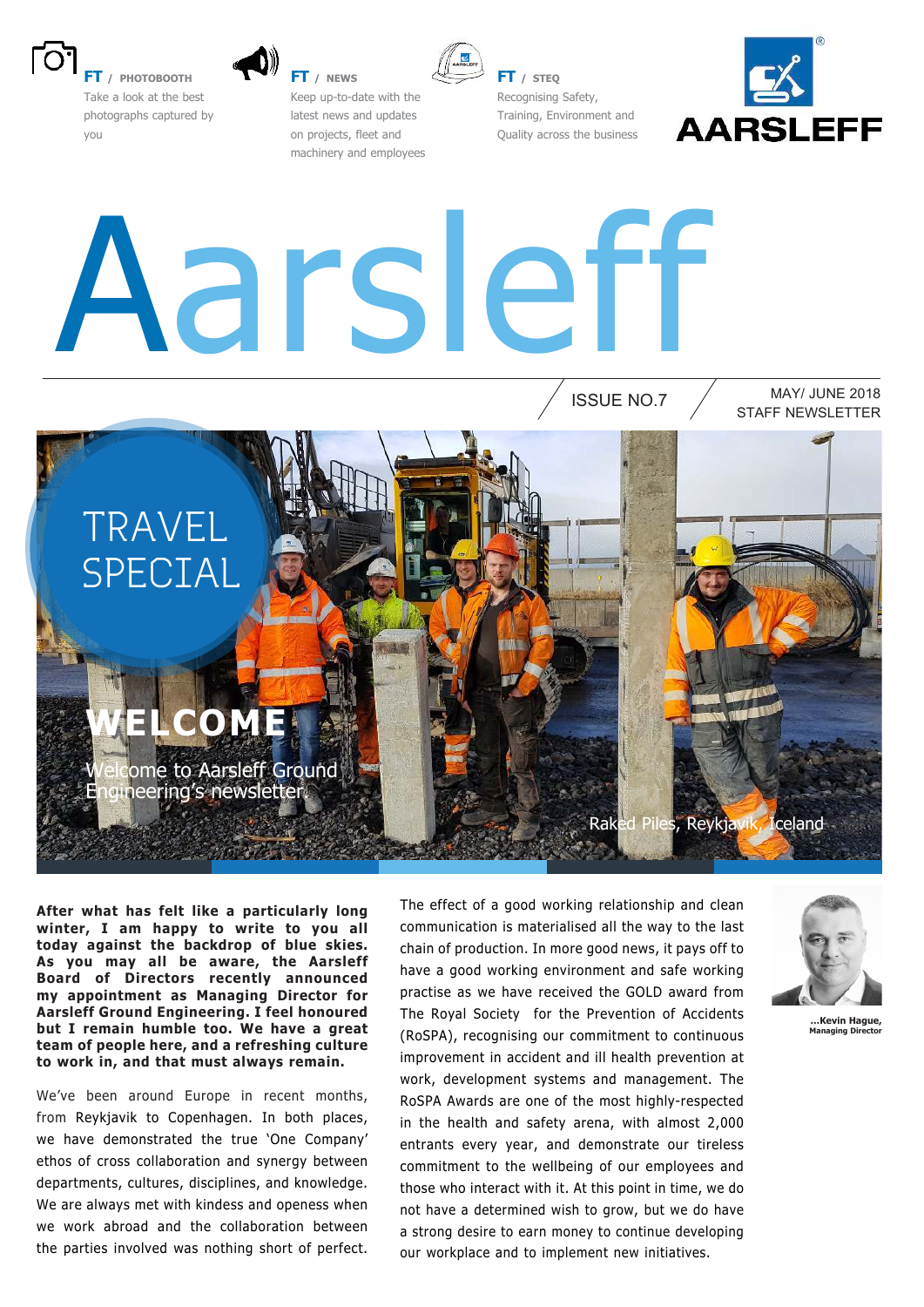## Photobooth

Every issue we ask you to send in your Aarsleff pictures on-site or at home and the best of these are then published in here. If you'd like to be featured, grab your camera and get snapping!

#### **Send your best photos to:** jessicabanham@aarsleff.co.uk









#### grout mixing tanks has increased, we modified a

AARSLEFF

ON

HOLIDAY

hopper into a mixing tank, added two mono pumps and linked the hydraulic controls onto the platform so the operator could control not only the mixing process but also the flow to the machines. elping Helping Young the Young lessin Homeless in ewark Newcri

**FLEET UPDATE**

We are currently making a drill mast 4.5mtrs long to fit onto our JCB JS130 excavator, this excavator was previously used for pile cropping but utilisation was low. By fitting a mast we will be able to utilise this machine fully and also help operations by offering a solution for soil nailing/drilling and grouting. Due to the large increase in drilling and grouting projects the need for Aarsleff to have



#### **CHARITY CORNER**

Our selected charity for April, May and June is the Newark Emmaus Trust. By dressing down on the last Friday of the month, staff are helping to support a local organisation commited to helping homeless and vulnerable young people in the area. Since 1994, they have provided high quality accommodation, professional care, support and training to over 600 homeless young people.

If there is a charity you would like Aarsleff to support, please get in touch by emailing JessicaBanham@aarslef.co.uk

#### **>> CHECK OUT MORE PROJECT COVERAGE ON WWW.AARSLEFF.CO.UK/CATEGORY/COMPANY-NEWS**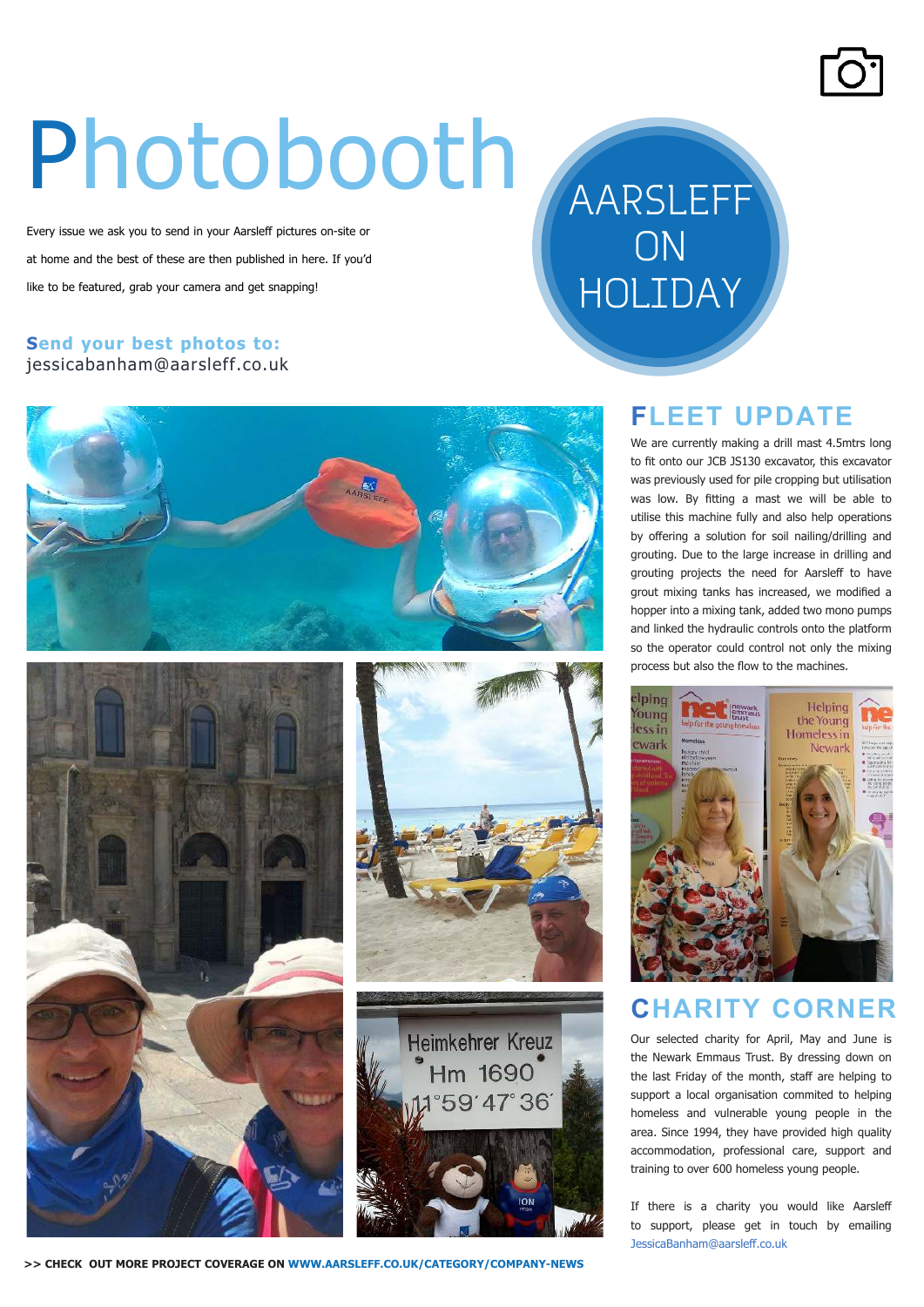## STEQ Space



#### **SAFETY. TRAINING ENVIRONMENT QUALITY**



**... Robert Speakman, STEQ Manager**

As reported on the front cover by our newly appointed  $MD -$ Congratulations to Kevin on his appointment – the Company have achieved a GOLD award from RoSPA. This is an excellent achievement, one to be proud of and one for us all to build on year on year. We are by no means at the end of our safety journey and we must continue to focus and work on improving our standards and level of compliance.

Currently our focus is on working at height. A few recent events have highlighted that we have not quite got a grasp of the hazards and risk associated with this topic. A safety alert will be issued with more information. In short, planning and behavioural safety have featured in the incidents along with, what may have in the past been the normal practice. We need to continue and move on from the old norm and set new improved safety standards. Please read, understand, and implement the content of the safety alert when received and if in doubt, stop work and ask!

In line with the regular newsletter content, we have suffered one RIDDOR reportable accident during March to an MPS haulage driver on one of our projects. April to date has been lost time accident free. Remember we have a legal responsibility to ensure the Health Safety and Welfare of our sub-contractor personnel wherever that may be. On this occasion, communication and supervision of the

task were identified as the two key causative factors. The driver's vehicle was stuck on site. We were to help with an assisted pull from the onsite telehandler, by attaching to unsuitable load securing chains. The foreign driver, due to poor communication believed our operator (who was also the Supervisor) was attempting to start the assisted pull operation and he attached the chains to the telehandler unbeknown to the operator. The driver consequently got his hand trapped in the chain and sustained a cut requiring 8 stitches to the base of finger/ hand. Our current policy for recovery of a stricken vehicle is that we STOP, report back to the office and ONLY proceed when a clear documented SSOW is in place, briefed, understood and adequately supervised.

Work on the IMS system reorganisation is progressing, with regular reviews to track progress. We continue to track closure of Safety Observations, although numbers reported from operational sites are low. Centrum on the other hand have greatly increased their numbers and hopefully everyone is starting to see the benefits from this. The more we report, the less problems we should have.

We are coming up to a busy period. Let's stay focused and get through this together. As always I sign off with our core values - We all have to take 'Responsibility', 'Trust' in each other and realise our core values 'Life and Health'.

## AarSTAR of the month





## Craig Dick

**" " I nominated Craig dick as I feel he is extremely committed to his role, he very often spends weeks away from home on site due to living in Scotland, but he does this without any moans or groans. Any job he is on he always ensures his site paperwork is returned on time and complete, should there be any issues he is always really helpful and cheery should admin need to speak to him. He has been with us for nearly 14 years now and I am sure he is a wealth of knowledge to all others on site.**

**…Zoe Botterill, Office Manager** 

If you would like to commend a member of staff for our next newsletter please send through your nomination and the reasons why to jessicabanham@aarsleff.co.uk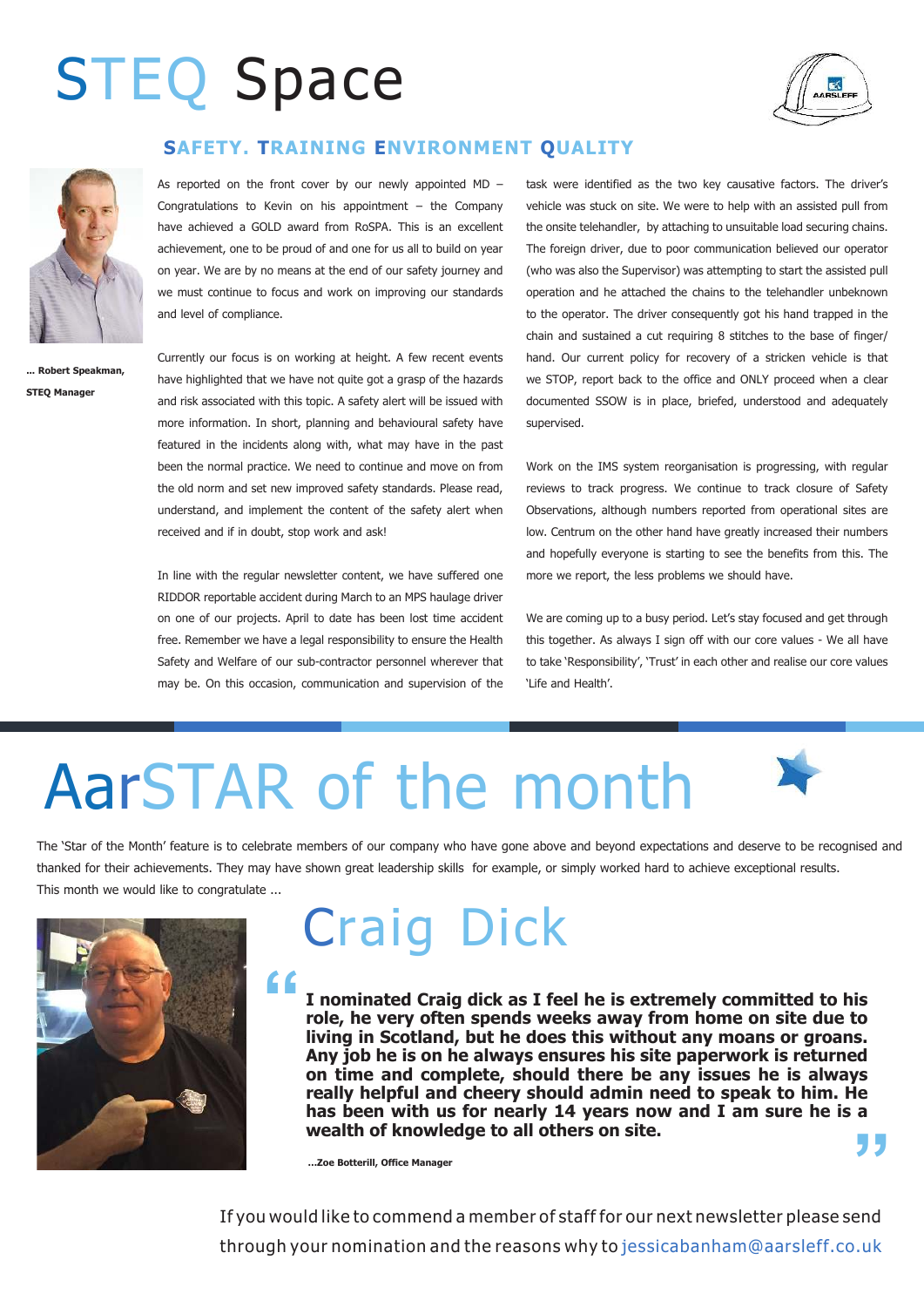## Centrum solution



An issue has been brought to our attention regarding Manual Handling in the SAMMs shed.

During the Manual Handling course recently delivered, one issue raised was the bending and stooping required to perform a manual lift.

This has been taken into the workplace and recognised as an issue regarding lifting items from the 'travelling basket'.

A solution advocated from Centrum was to lower the basket on to a number of pallets, therefore raising the basket to waist height to eliminate bending and stooping.

This, in my estimation raised other risks to the process, i.e. the instability of pallets.

It has been agreed that Centrum fabricate a stable metal stand that the basket can be lowered on to and that the side of the basket is engineered so that it is hinged.

This will enable the operatives to open the basket and lift items at waist level without stooping or bending, reducing the impact of the weight on the lower back and arms from a safe and secure platform.

Centrum are to be applauded for raising the issue and finding a safe and practical and cost effective solution through consultation. Well done.

## Young Talent 2018...

From the 7th to the 9th of March, Aarsleff hosted its second 'Young Talent' event in Copenhagen. When the initiative was first launched in the UK, Managing Directors from our European sister companies each nominated delegates to attend. In its second year, the same core group got together to deine the Group's purpose and product, engage in a variety of interactive workshops, learn from their leaders and most importantly share knowledge and experience. It is excellent to see the build and development on what was started last year.



During a series of interactive workshops, the group managed to formulate a structure and establish its overarching purpose.

This group can now be defined and understood as:

"Creating a network which nurtures and develops young talents to tackle the challenges of tomorrow"

Its core purpose is:

"To provide an innovative knowledge and experience sharing network capable of strategically influencing the future of a more combined Aarsleff by introducing and presenting competent brand ambassadors across the company".



**...Heather Jones, Business and HR Manager**

#### IT & Network

#### Saving Power – Maintaining your Computers

I have noticed quite a few people leave their computers on overnight or all week. Most of our computers do not enter a low power sleep state to prevent network disconnections causing problems during the working day. Leaving your computer on overnight uses a lot of power; a laptop may draw 45watts and a desktop Computer over 100watts. This is just like leaving an incandescent light on. It is also important to remember that computers perform essential maintenance tasks when shutting down. Missing or delaying these tasks will often cause you to experience problems with the reliability of your computer. Unless absolutely necessary, please shut down at the end of the day.



#### Work Experience

Aarsleff had the pleasure of working with Ryan in March, a student from Newark Academy, who embarked on his work experience. Ryan enjoyed his experience here with us here – indeed, Ryan was helpful, polite, articulate, quick to learn and embracing of all the opportunities presented to him. Ryan had a factory tour, spent time in Administration, Estimating, Design, Accounts and also learnt about Health and Safety. Thank you to all of those staff members who worked directly with Ryan.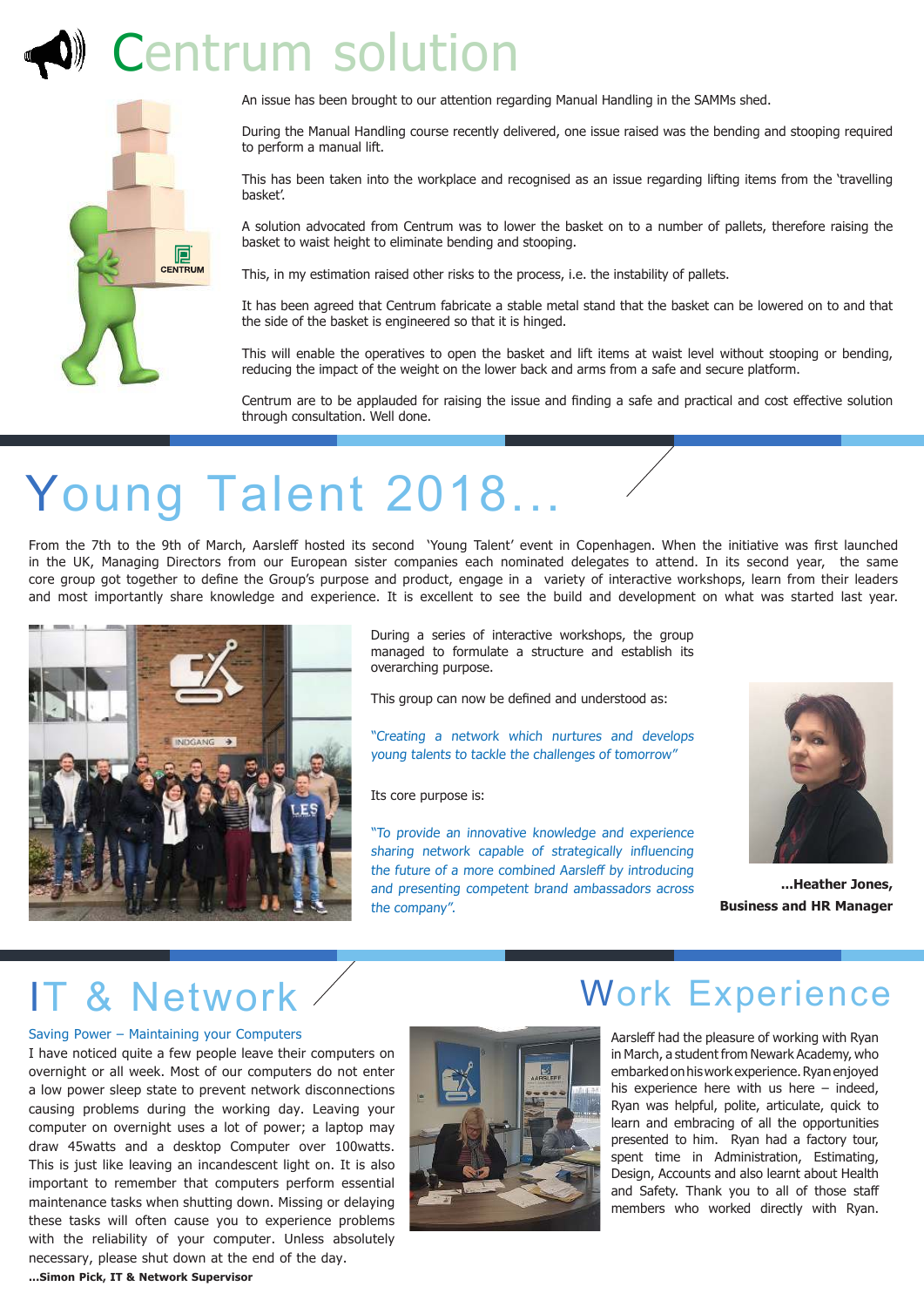

## Spotlight on Finance

The Company has changed a lot over the last 2 years, and one department that was affected dramatically by all these changes was Finance, with both team members and leadership changing.

Since joining in January 2017 I have encouraged the Finance team to become more involved in the whole of the business, and not just be that bunch of funny accounts people in the bottom corner!

By working closely with our colleagues in other departments, we help them to understand what Finance can offer them to undertake their roles more effectively, and so make the whole Company more profitable – our biggest aim.

It is the role of Finance to ensure that all purchase invoices are processed in an efficient and accurate manner – this then means that the jobs have the correct costs allocated to them, and we can then pay the suppliers in a timely manner  $-$  once everyone else has done their bit by approving invoices or letting us know if there are any discrepancies that they need us to dispute. It is vital that we keep the suppliers happy so that the operational departments can order what they need from their preferred supplier, and we don't jeopardise a good working relationship that has been built up over a long period of time.

The converse side to the purchasing process is Applying for Payment from our customers – again we need to work closely with the departments to ensure that these are raised in the correct timeframe – each client has its own deadline for submission that we must adhere to if we wish to get paid on time, and we manage this by working with our engineers and reminding them what is due to be raised.

Both of these functions obviously contribute to the cashflow of the Company – the vital lifeline to ensure that we can continue to trade and pay our debts on time – we don't want to do a 'Carillion'!! All of these processes enable the team to produce management accounts each month, which we share with the business during our regular team talks.

Of course, everything mentioned already is what traditionally finance functions do – we look back at what we have achieved and report on it:

- Our Profit and Loss Account gives information on how the Company has performed over an historical period of time, be that monthly, quarterly or annually.
- Our Balance Sheet shows the health of our business at a particular point in time – what assets we own, how much money our customers owe us and how much we owe our suppliers.



**...Frances Harvey, Head of Finance**

Another vital part of our financial journey throughout the year is to look forward to what we think we are going to achieve in the coming months and years, and for this we produce annual budgets and quarterly forecast. All this is undertaken by working closely with the operational departments to understand our potential customers and their needs, what value we can sell to them at, and how much is it going to cost the business to provide this service.

As Head of Finance it is my responsibility to ensure that all the above happens smoothly and efficiently, to provide the management of the Company and Group with the correct information to support us on our strategic journey.

Please work with us to ensure that the Company continues to prosper and grow into the future!

## Raked piles in Iceland!

Aarsleff Ground Engineering recently completed a project in Reykjavik, Iceland driving vertical and raked piles for a new residential development.

The contractor for this project was Istak, who were acquired by Aarslef in 2015. In order to drive the piles, Aarsleff Ground Engineering transported its Junttan PMx22 rig from the UK, and installed piles manufactured and delivered by its sister company Centrum Pile in Sweden, demonstrating Aarslef's 'One Company' approach of cross collaboration within the Aarsleff Group.

During the 9 days on site, a total of 267No. piles of 270mm square section were driven. Interestingly, another specification for this project was to have a number of piles raked at 10°. This required good coordination and planning to run smoothly and efficiently whilst on site.